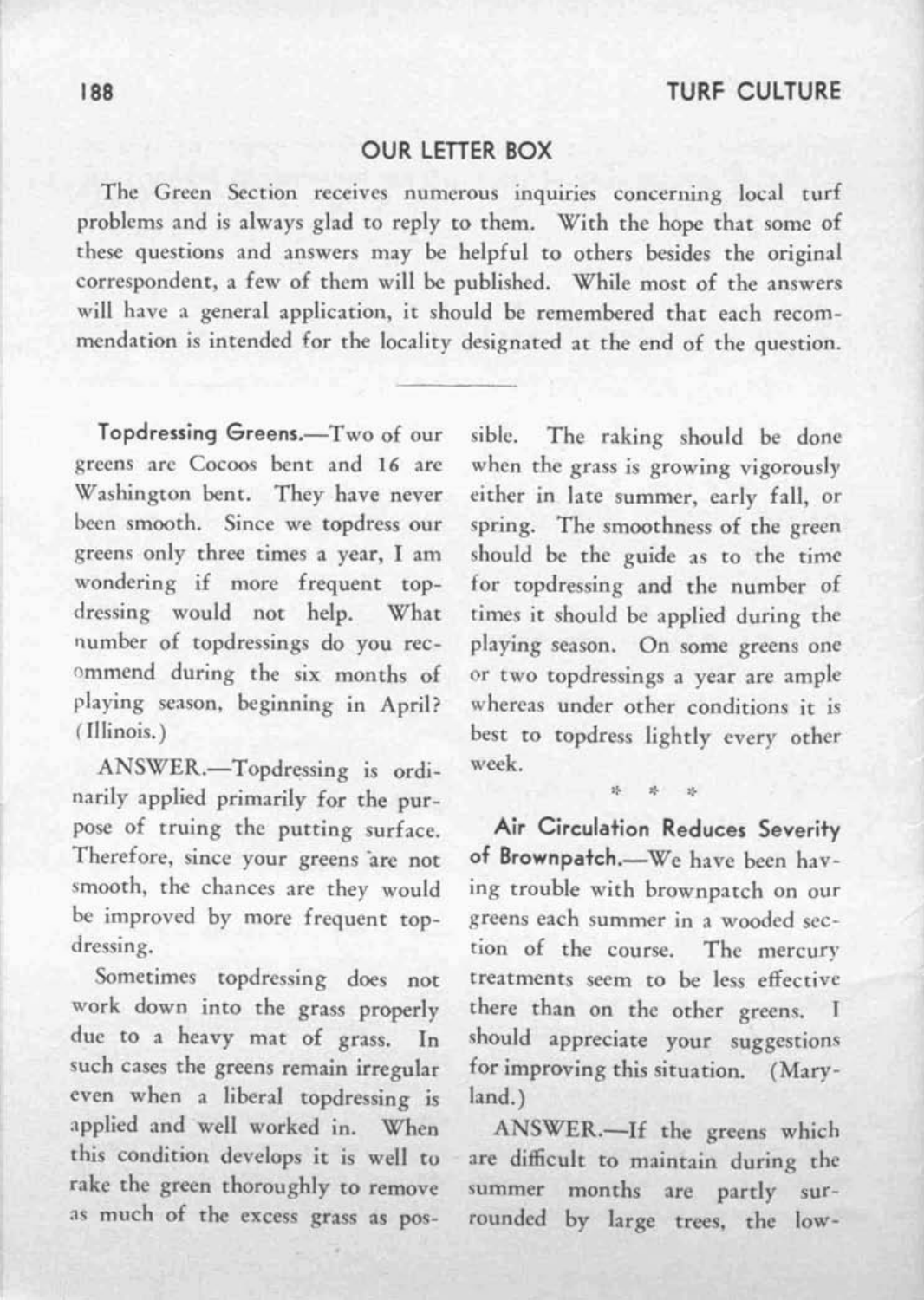hanging branches may be cutting off the free circulation of air. It has been demonstrated that adequate circulation of air reduces the severity of attacks of brownpatch and other turf ailments. If some of the lower branches could be removed in such a way as to open air channels and permit the wind to blow across the greens, we feel sure that you would have less difficulty in maintaining the turf during the hot sultry periods each summer. Such openings need not detract from the landscaping effect of the trees and would be an advantage from the standpoint of playing conditions as well as of the maintenance of nearby turf.

Avoid Excessive Use of Fertilizers.--Playing our course one week day in the spring I was so delighted with the freshness and color of our greens that I invited the Chairman of the Green Committee of a nearby club to be my guest over the weekend. On our arrival at the course. however, I found the greens lifeless and almost a slate gray and learned that the greens had been topdressed the day after I had played. Subsequently I noticed that the same thing occurred after each topdressing.

Later, in August of the same year, when extremely high temperatures

and moisture alternated for several weeks, nearly half of our greens had brown, dead spots (not brownpatch although that was a complication) averaging from 5 to 10 percent of the entire surface.

Our fertilizing program for the last several years has been as follows. The first topdressing has been compost reinforced with a liberal quantity of cottonseed meal. Thereafter we have topdressed once a month with compost to which has been added a complete organic fertilizer, 6-8-5, with a tobacco stem base, using 8 to 10 pounds to 1,000 square feet.

It has been my feeling that our applications of fertilizer have been excessive, and that consequently the turf has become tender and lacking in resistance. I should appreciate having your opinions and recommendations on this question of the fertilizing and topdressing of our greens. (Pennsylvania.)

ANSWER.-If your topdressing is of a good quality and high fertility and is applied liberally you no doubt are using entirely too much fertilizer. In figuring fertilizer rates, greenkeepers often overlook the amount of nutrients applied in compost. In recent years there has been a tendency to do less and less topdressing, and applications of fertilizers have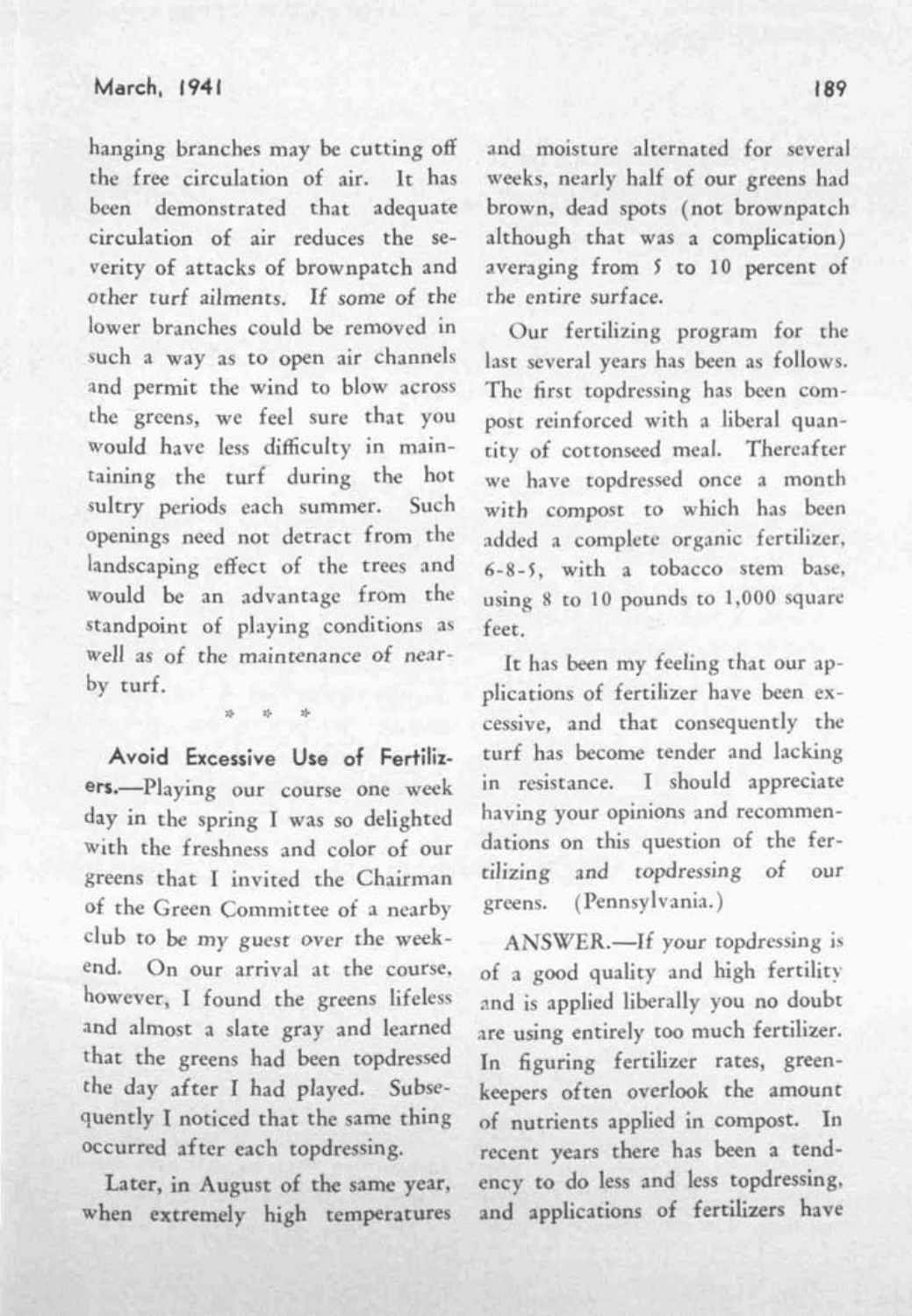been increased to compensate for the reduced amounts of nutrients applied in compost. The rates which you have mentioned would be entirely satisfactory on a poor soil, but if your program has been continued over a number of years you no doubt have built up a fairly rich soil which should not require so much fertilizer as you are applying. We regularly advise that the fertilizer be applied much more sparingly during the summer months than in spring or fall.

4 4 4

Time Required After Planting Bents Before Greens Are Ready for Play.--We are considering planting some of our greens with New Brunswick, Washington, or Metropolitan bent. Our present plan would be to plant a turf nursery and transplant the sod from there to a green when it is sufficiently far advanced to be used within a short time after being laid. How much time should be allowed for the development of the sod after the planting of the nursery and how soon after sodding can the greens be used for play? (Ontario.)

ANSWER.-For planting a nursery and doing a resodding job it would be advisable to plant the nursery this year and plan to use it next year. When sod is a year or two old it is much easier to handle than when it is much younger. When the sod in your nursery is well established it should be practical to move the old sod from your green and replace it with new sod, so as to be ready for play within 2 weeks from the time the old sod is lifted. There are many cases on record where greenkeepers have had everything in readiness and a good staff on hand Monday morning to remove the old sod, regrade the green, cultivate the surface soil, etc., lay the new sod and topdress it ready for the Saturday and Sunday play of the same week. Such newly sodded greens are by no means perfect putting surfaces but are passable and usually better than temporary greens. It does not hurt the new sod to be played on while it is growing and gradually being trued up by repeated topdressing.

Control of fairy rings.-We realize that there is not much that can be done about fairy rings, but do you think it would be worth while to try iron sulfate or corrosive sublimate? (Ohio.)

\* \* \*

ANSWER.-So far as we know there is no satisfactory method for the control of this pest. To our knowledge wherever iron sulfate and corrosive sublimate have been given a thorough test they have failed to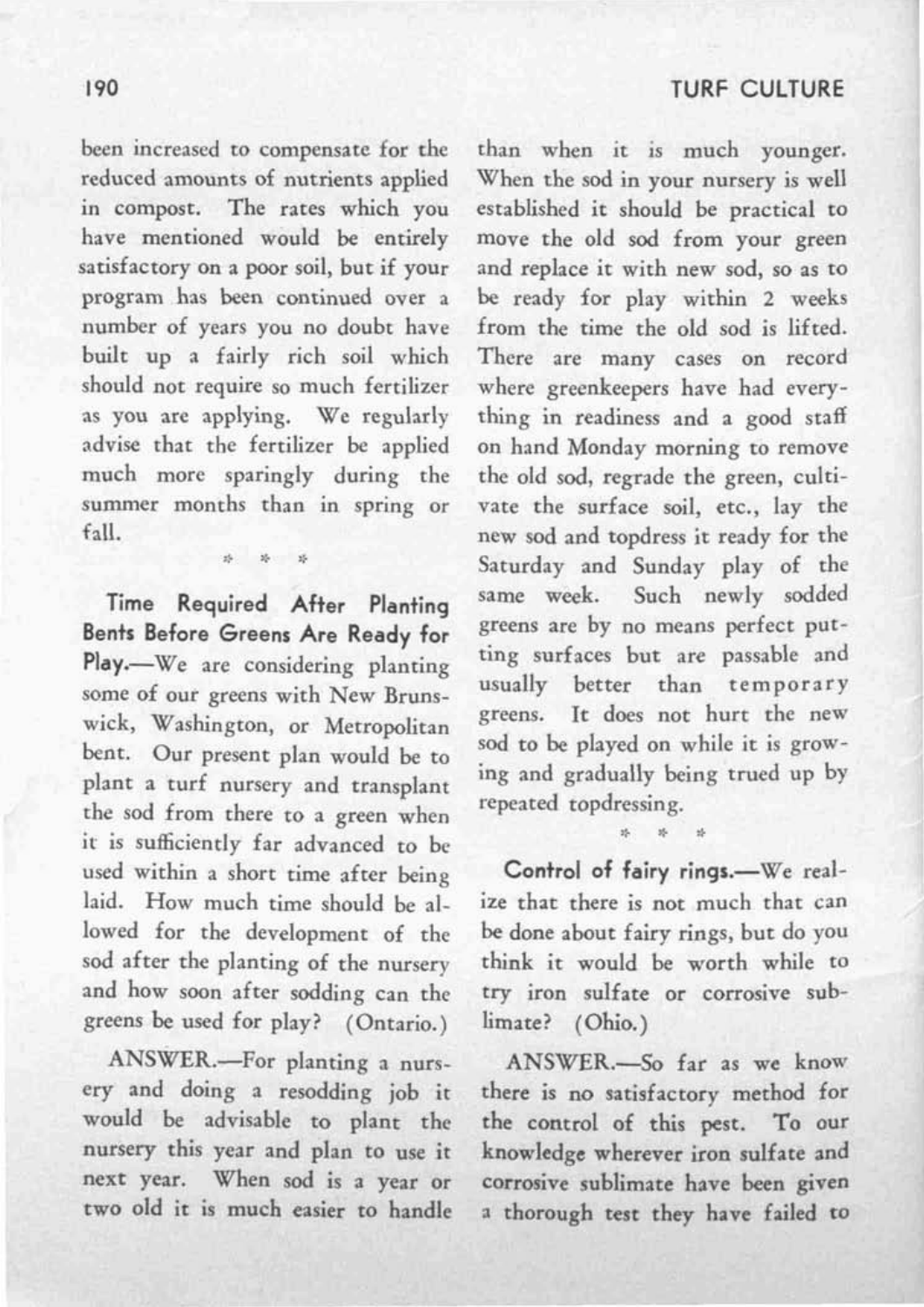## March, 1941

-control the fungus. The trouble is that the fungus causing the rings grows well down in the soil. The fungicides are filtered out in the surface soil and do not penetrate deeply enough to kill the fungus. With this in mind, we have tried punching holes in the soil with an ordinary fork or with a tubulartined fork but the results have not been satisfactory. The only method of control appears to be to remove the infested soil and replace it with new soil. Of course, this is impractical on a large scale.

Control of Turf Weeds.-The two weeds, samples of which are enclosed, infest our bluegrass turf in patches. I have been successful other years in getting rid of them by handweeding and reseeding. This method, however, is rather expensive. If there is a better and cheaper way to rid cur turf of these weeds, I should appreciate having your recommendations. (Illinois.)

\* \* \*

ANSWER.-The weeds you sent were the larger mouse-ear chickweed *(Cerastium vulgatum)* and purslane speedwell *(Veronica peregrina)*. Both are easily killed by treatments with sodium arsenite or arsenic acid, as described in the December, 1939, issue of TURF CULTURE. You can use either the spray method or the

dry method. If the patches are scattered you may find the dry method best. In that case apply the chemical at the rate of about  $\frac{3}{4}$  pound to 1,000 square feet. If you use the spray method apply; only 3 to 4 ounces to 1,000 square feet.

You will, of course, not be applying it solidly over 1,000 square feet. so you will have to make some tests to determine the amount of water or sand to use in which to mix the arsenicals. One of the simplest ways to determine this is to mark off an area of 100 square feet. If a knapsack sprayer is to be used, put 2 gallons of water in the sprayer and spray the 100 square feet so as to thoroughly wet the foliage without causing any noticeable run - off. Then measure the amount of water left in the sprayer. By subtracting this from the original amount you have the quantity of water necessary to spray 100 square feet with your particular spray nozzles and at the covering you are using. Multiply this quantity by 10 and use the resulting amount of water in which to dissolve the 3 or 4 ounces of sodium arsenite. If the foliage is wetted with this solution approximately the same as was that in the test plot of 100 square feet, the arsenical will be applied at the recommended rate.